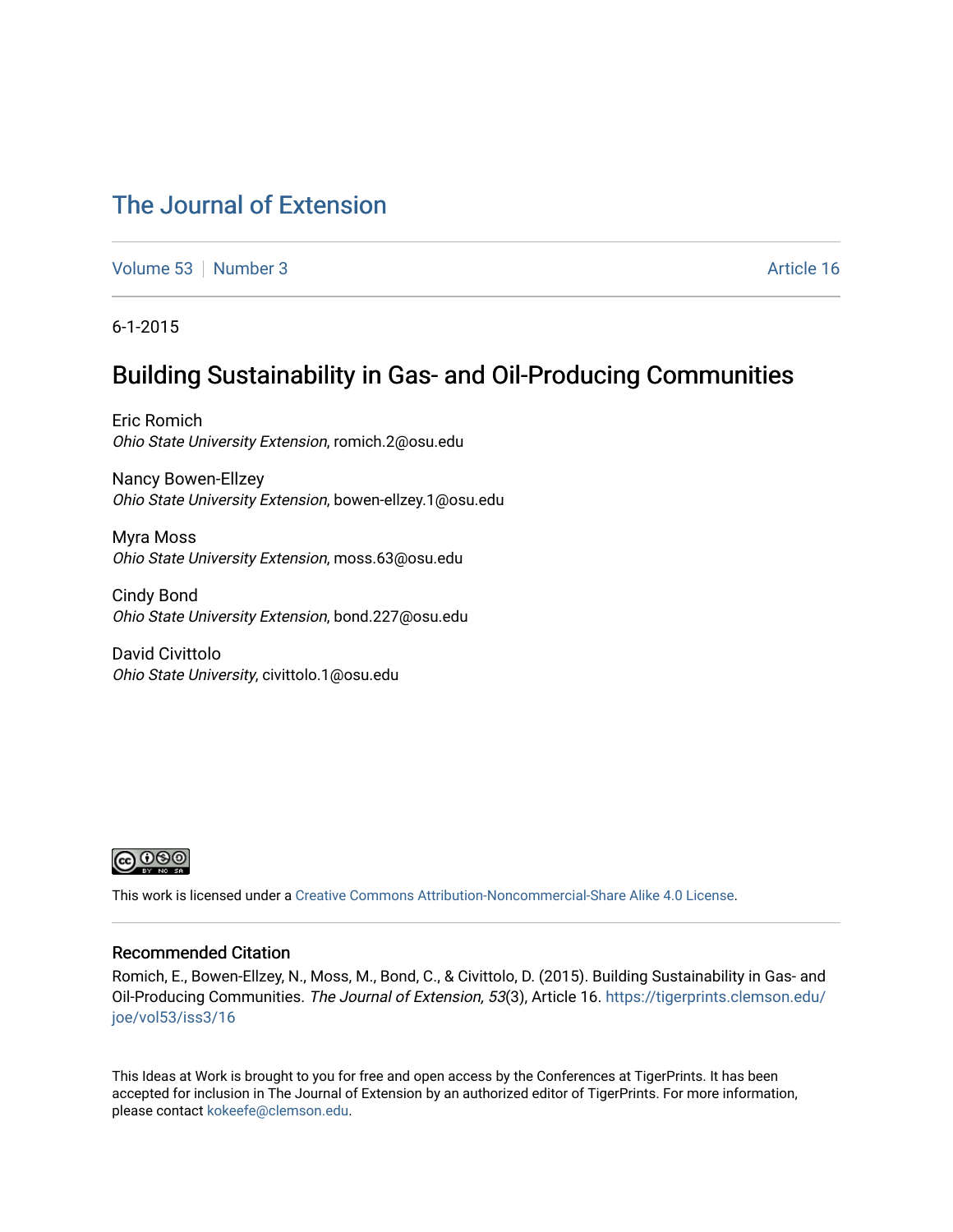

**June 2015 Volume 53 Number 3 Article # 3IAW1 Ideas at Work**

## **Building Sustainability in Gas- and Oil-Producing Communities**

#### **Abstract**

Extension can play a significant role in addressing the rapid development and associated impacts that can occur in oil- and gas- producing communities. Through quantitative longitudinal analysis and research-based sustainable planning, Extension can assist rural communities in Ohio to be better equipped to maximize resources, manage change, and make informed decisions affecting their residents. This article provides a framework for an effective program focused on shale development planning and offers a context for massive change taking place in rural communities across the nation.

**Eric Romich** Assistant Professor Marion, Ohio [romich.2@osu.edu](mailto:romich.2@osu.edu)

**Nancy Bowen-Ellzey** Assistant Professor Lima, Ohio [bowen](mailto:bowen-ellzey.1@osu.edu)[ellzey.1@osu.edu](mailto:bowen-ellzey.1@osu.edu)

**Myra Moss** Associate Professor Ohio State University Extension Newark, Ohio [moss.63@osu.edu](mailto:moss.63@osu.edu)

**Cindy Bond** Assistant Professor Old Washington, Ohio

[bond.227@osu.edu](mailto:bond.227@osu.edu)

**David Civittolo** Associate Professor Wooster, Ohio [civittolo.1@osu.edu](mailto:civittolo.1@osu.edu)

Ohio State University Extension

## **Introduction**

Growing domestic production of oil and gas from tight shale formations is affecting rural communities throughout the nation. More than 15 states currently host oil and gas operations, and others prepare for the industry. As a result of shale energy development, projections suggest "the United States will overtake Saudi Arabia as the world's biggest oil producer by around 2020" (IEA, 2012, p. 1).

Shale energy development affects the economic, environmental, and social sectors of community. According to Farren, Weinstein, and Partridge (2012), "previous energy booms provide countless historical examples that show, in general, a contraction will follow an economic expansion" (p. 9). Meanwhile, social impacts include housing, cost of living, crime, roads, and strains on public services (Schafft, Borlu, & Glenna, 2013). Associated environmental impacts include impacts to climate, local air quality, water availability, water quality, and seismic events (Clark, Burnham, Harto, & Horner, 2012).

Extension is viewed as a leader in disseminating reliable energy information (Iams, 1984). Since 2010, OSU Extension has delivered more than 200 shale energy programs reaching 16,000 participants.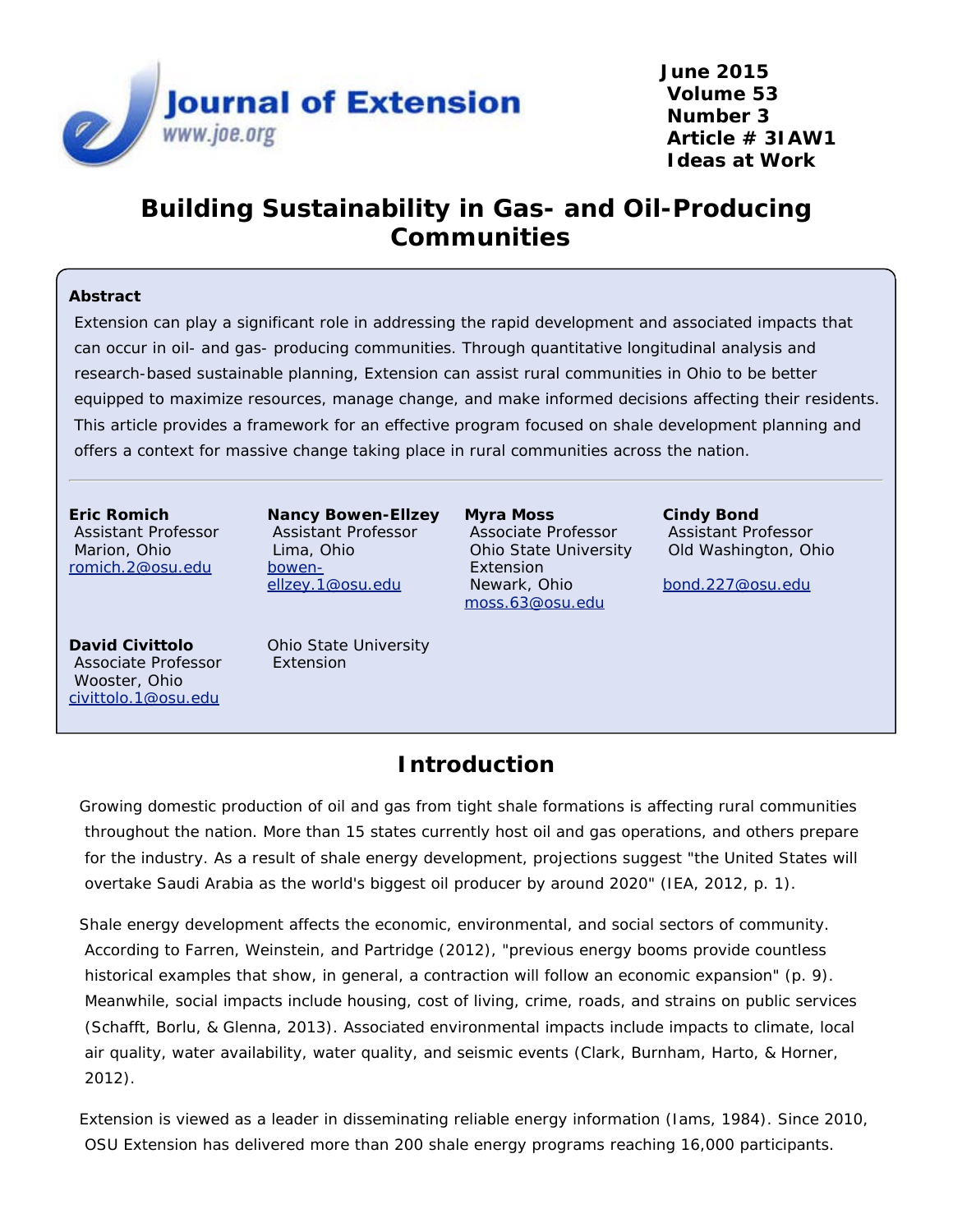Initial efforts addressed individual landowner needs for legal and financial education, while subsequent efforts transitioned to community-based issues. This article presents a sustainable community planning process designed to help communities address the short- and long-term economic, social, and environmental impacts of shale development (Figure 1).



## **Building Planning Capacity in Shale Rich Communities**

Extension is recognized for its role in guiding community plans that build local capacity to address social, economic, and environmental goals (Blaine, Moss, Cummings, & Myers, 2013).

With grant support from the North Central Regional Center for Resource Development (NCRCRD) and the U.S. Economic Development Administration (EDA), OSU Extension developed a sustainable planning model for communities affected by shale development. The NCRCRD grant is supporting a pilot initiative in the heart of the Utica play (Guernsey County), and the EDA grant is supporting the application of this model on a regional scale, encompassing 25 counties in Eastern Ohio. These initiatives, although different in geographic scope, include the following common elements.

- Both encompass geographic areas affected by shale development. One scale is regional, while the other is county-based. Lessons learned at the county level will inform the application of the model regionally.
- Both engage community/regional leadership, resulting in unique collaborative partnerships. In Guernsey County local planning and economic development committees took the lead, with involvement from diverse organizations representing values of environmental, economic, and social sustainability. Through the EDA project, four regional economic development districts and their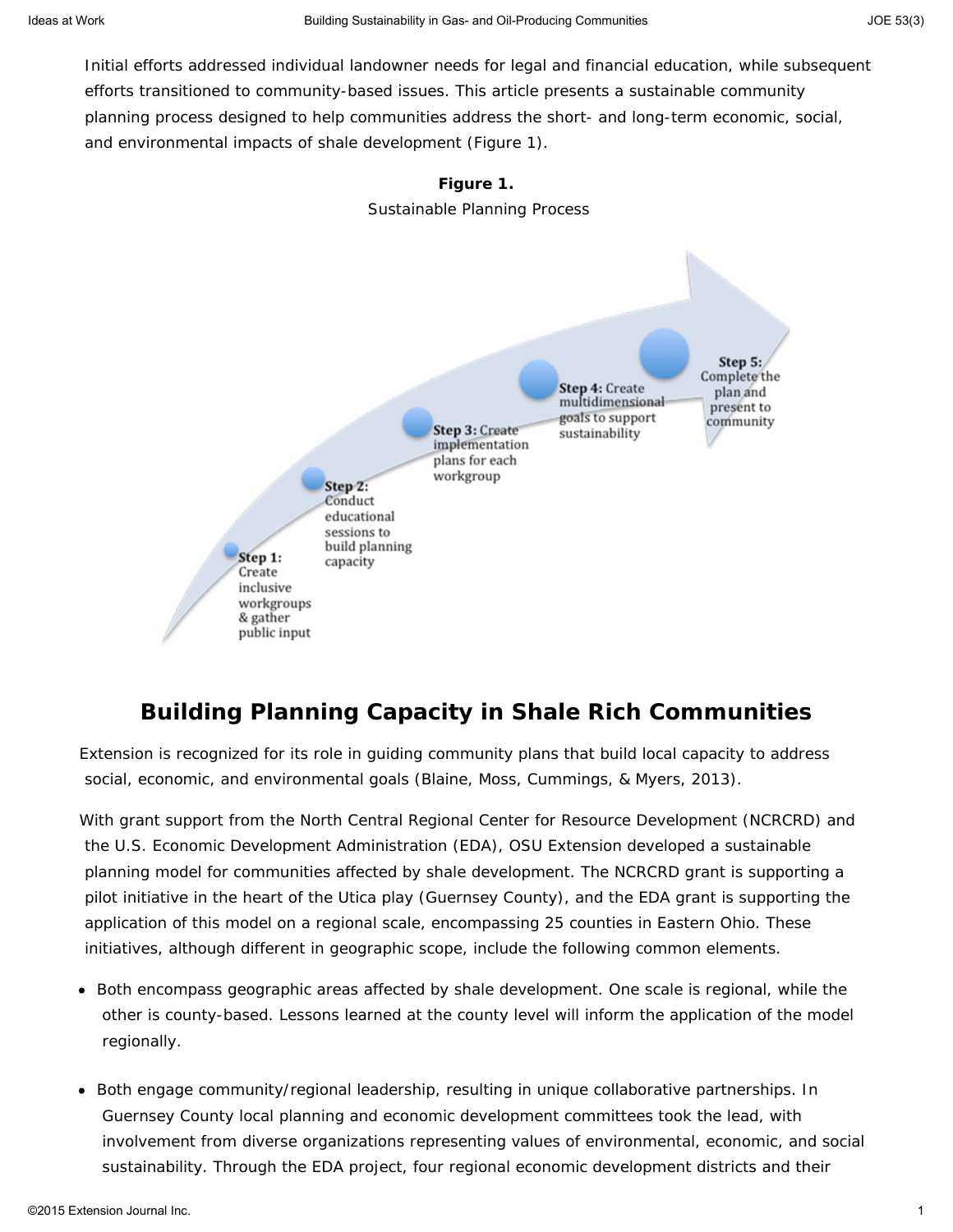broad-based advisory boards are collaborating partners.

- Both initiatives build upon existing planning documents, including regional comprehensive economic development strategies (CEDS) and a county-based comprehensive plan. In both cases, the plans had few references to shale development, an indication of how quickly this wave has swept over Eastern Ohio.
- Both implement planning initiatives incorporating the cornerstones of sustainability, which include Inclusion, Balanced/interconnected, Long-term, and Multidimensional.

# **Implementation and Preliminary Results**

The implementation of the Guernsey County sustainable planning process pilot has accomplished the following.

- Inclusive: Workgroups were established around social, environmental, and economic impacts, including housing, economic development, workforce, education, infrastructure, and agriculture. These workgroups were tasked with gathering community input on short-term challenges and desired long-term benefits. Common themes from aggregated input were posted to a project Web site and used to guide goal formulation and implementation plans.
- Balanced/Interconnected Education: Educational sessions were held to set the stage for sustainable planning and present short-and long-term impacts of shale energy development (Table 1). The final session interconnected the social, economic, and environmental impacts into a sustainable framework. Sessions were held 60 days apart to allow workgroups to incorporate knowledge gained into their plans.

| Planning<br><b>Session</b>                      | <b>Brief Session Description</b>                                                                                     | <b>Session</b><br>Design/Speakers                                                                                                                             | <b>Evaluation Results</b>                                                                                                                                                                  |
|-------------------------------------------------|----------------------------------------------------------------------------------------------------------------------|---------------------------------------------------------------------------------------------------------------------------------------------------------------|--------------------------------------------------------------------------------------------------------------------------------------------------------------------------------------------|
| Shale<br>Development<br>101 (Project<br>Launch) | Introduce purpose of<br>sustainable planning<br>process, review shale<br>energy development and<br>community impacts | OSU Extension presented<br>the shale energy<br>overview and facilitated<br>the participants in<br>identifying social,<br>environmental and<br>economic issues | • 96% had better<br>understanding of<br>planning process<br>• 96% gained knowledge of<br>community issues<br>87% had better<br>$\bullet$<br>understanding of shale<br>impacts on community |
| Social                                          | Identify anticipated social                                                                                          | Facilitated panel                                                                                                                                             | Comments to open ended                                                                                                                                                                     |

#### **Table 1.**

#### Shale Energy Development Community Planning Sessions Delivered in Guernsey County, Ohio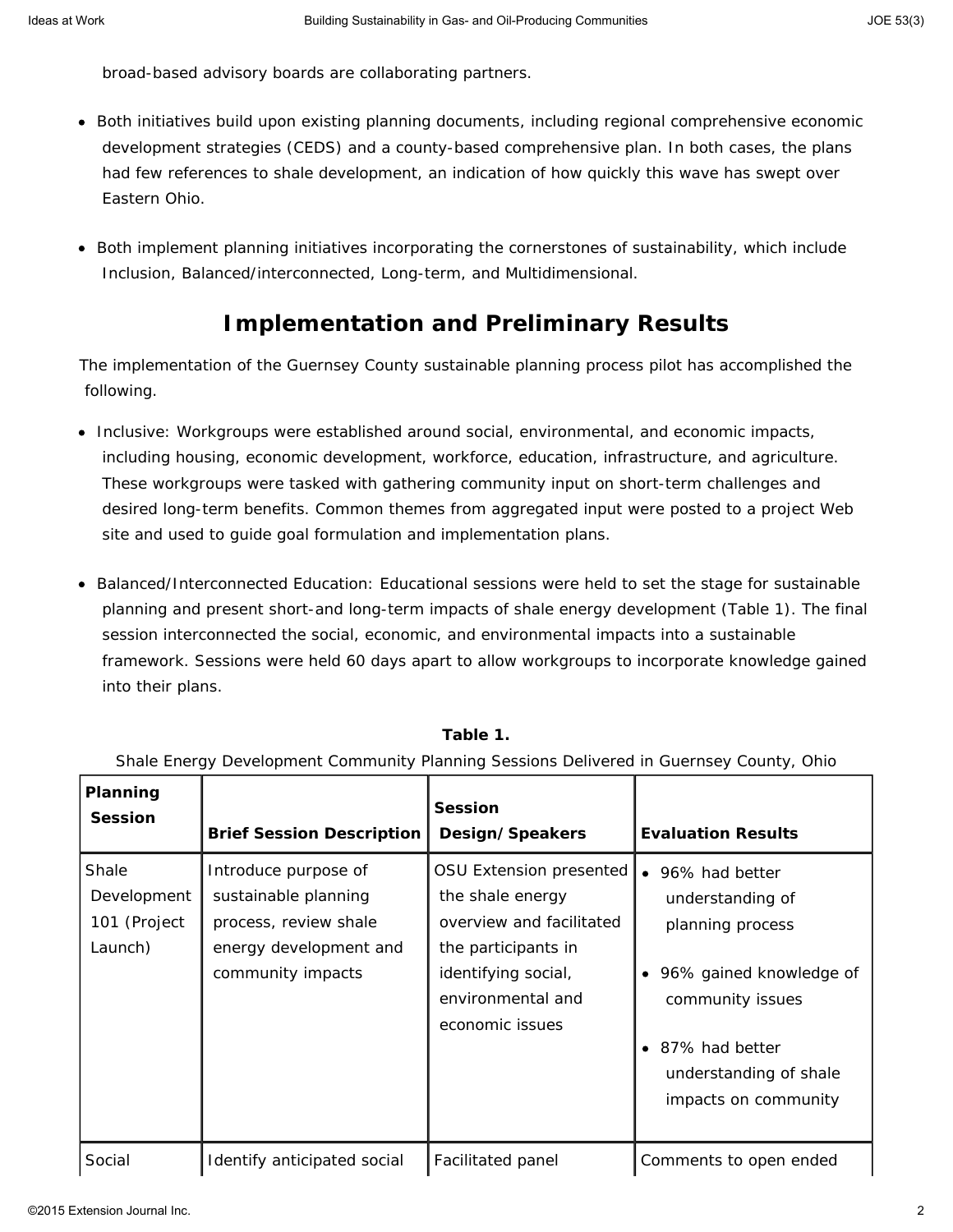| Sustainability                                                                  | impacts and possible<br>resources, strategies, and<br>best practices                                                                                                                             | discussion with<br>impacted landowners<br>and shale industry<br>representatives                                                                                                      | questions:<br>• Liked "real world"<br>speakers<br>Emphasized need to have<br>plan in place                                                                                            |
|---------------------------------------------------------------------------------|--------------------------------------------------------------------------------------------------------------------------------------------------------------------------------------------------|--------------------------------------------------------------------------------------------------------------------------------------------------------------------------------------|---------------------------------------------------------------------------------------------------------------------------------------------------------------------------------------|
| Environmental<br>Sustainability                                                 | Identify anticipated<br>environmental impacts and<br>possible resources,<br>strategies, and best<br>practices                                                                                    | Panel presentations and<br>discussion from the Ohio<br>Department of Natural<br>Resources, industry<br>representatives and<br>OSU environmental<br>experts                           | Pre-post knowledge<br>questionnaire:<br>• Gain in knowledge about<br>environmental impacts<br>and regulatory oversight<br>Gain knowledge of<br>industry operations                    |
| Economic<br>Sustainability                                                      | Identify anticipated<br>economic impacts, review<br>research results from<br>economic impact analysis,<br>and help local leaders<br>develop strategies to<br>prepare for a sustainable<br>future | Capstone speaker from<br>Penn State and a<br>presentation and<br>discussion on the<br>economic cluster<br>analysis from OSU<br>Extension                                             | 5 Point Scale Used:<br>5.0 Learned how shale<br>$\bullet$<br>impacts other states<br>4.88 Know more about<br>emerging shale trends<br>4.0 Better understand<br>shale economic impacts |
| Creation of<br>Sustainable<br>Growth<br>Management<br>Chapter and<br>Final Plan | Share each workgroup's<br>plan to formulate shared<br>planning issues that tie<br>together and formulate<br>consensus planning<br>priorities and planning<br>issues to build<br>sustainability   | Presentations by<br>workgroup chairs and<br><b>OSU Extension</b><br>facilitated the<br>development of shared<br>planning issues and<br>priorities based on<br>multidimensional goals | Observation and Session<br>Outcomes:<br>Met session objectives<br>Formulated sustainable<br>planning issues<br>Identified consensus<br>planning priorities for<br>each planning issue |

Building Long-Term Multidimensional Goals: A final planning session was held to bring each of the workgroups together to review each other's sector plans and develop long-range comprehensive planning issues, supported by shared planning priorities that link together the workgroup's social, economic, and environmental goals. These multidimensional goals will be featured in the "capstone"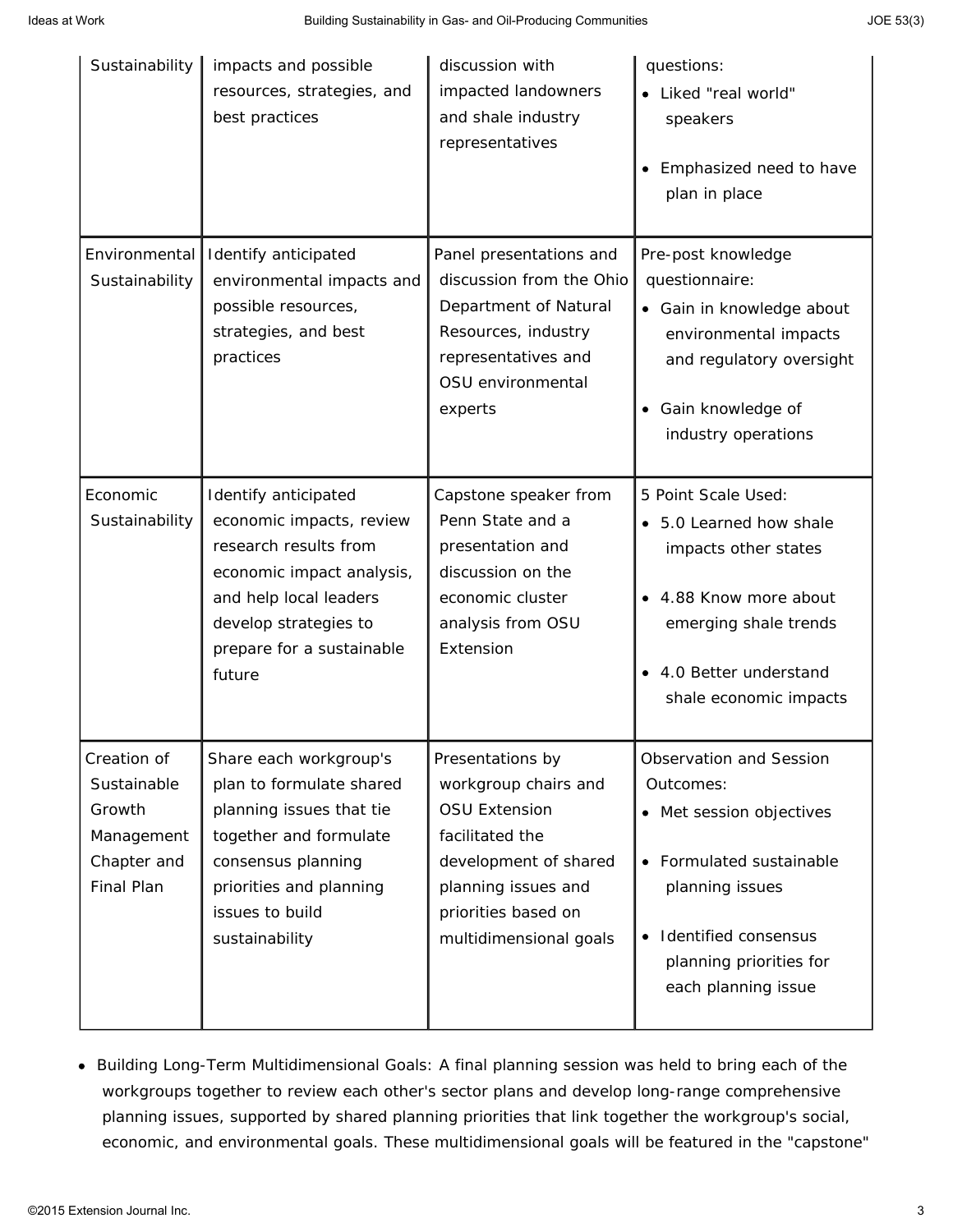growth management section of the plan and will be used to help community organizations and local leaders recognize their place and role in moving the plan forward.

### **Next Steps—Replicating the Model on a Regional Scale**

The EDA project is replicating the Guernsey County model to leverage manufacturing clusters from local shale energy assets using a sustainable strategic planning approach. The team began working in partnership with the four regions in January 2014 to begin the initial steps of this three-year grantfunded project.

Activities can be summarized into two categories for the EDA project: 1) economic analysis and 2) sustainable planning process. At the time of this publication OSU Extension has:

- Established partnership and workgroups to layout the project,
- Organized internal social, environmental, and economic workgroups to conduct research and develop programming,
- Identified and organized raw data to conduct the economic analysis, and
- Conducted a total of eight workshops to disseminate research findings and initiate the planning process.

Modeling the Guernsey County project, the team is tracking change indicators (Figure 2) for the economic, environmental and social complexities of each region. Indicators are being and measured and reported to the regions every six months during the project.

#### **Figure 2.**

EDA Project Change Indicators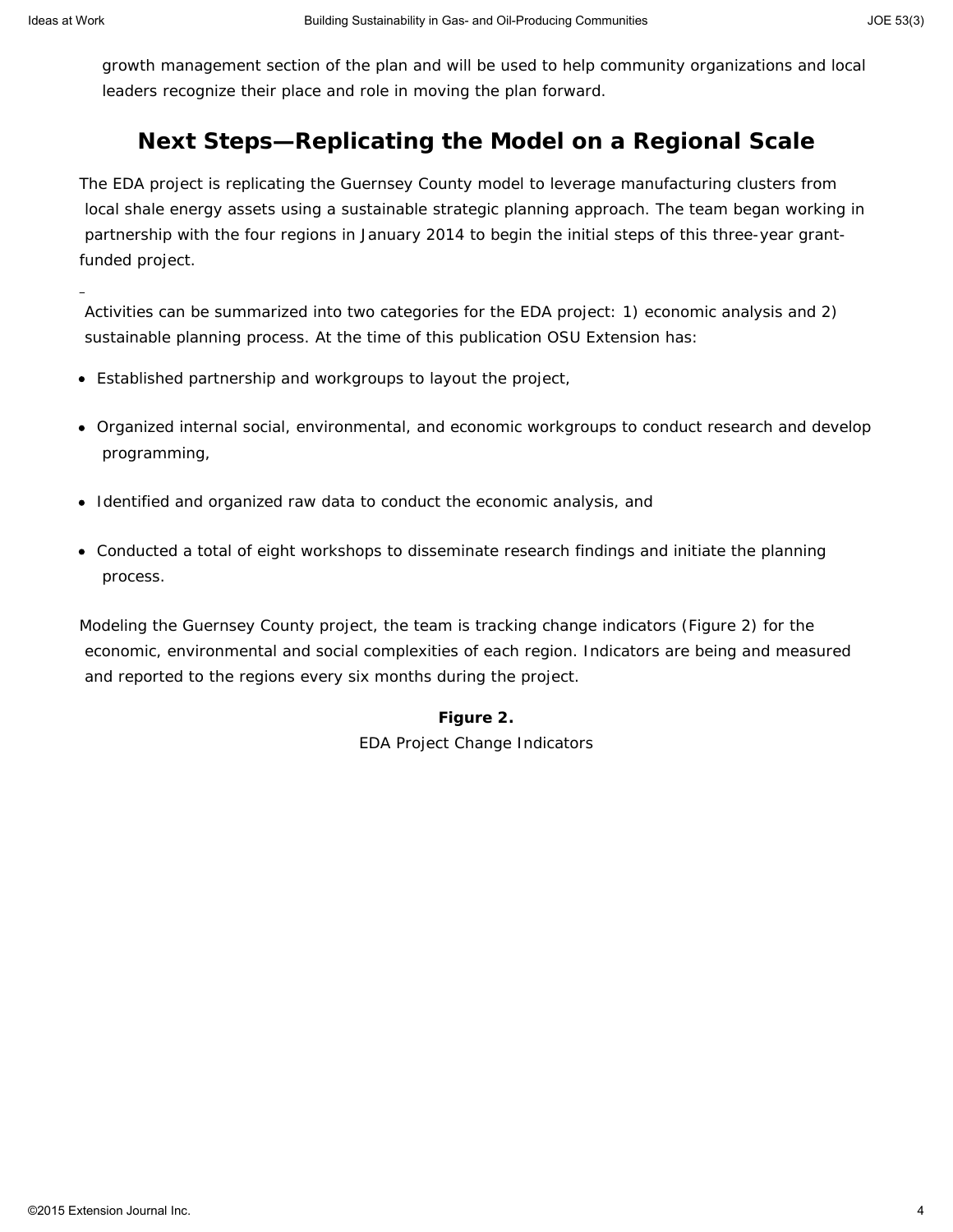

The project also entails an investigation of existing shale energy planning processes throughout the country and beyond. This research will inform strategies that have been applied in other communities. These efforts will also assist with future research related to the impacts of the mining mega-cluster and how these impacts can be affected to benefit and sustain local economies. There is growing interest in the model being developed in Ohio. Five other states have been in contact with the OSU Extension team to learn about the process as it unfolds and how it is working. As the model is further developed, the team continues to put emphasis on sharing with and learning from other states in an effort to build a consortium for the pooling of knowledge, resources and best practices related to maximizing the potential of shale energy development.

#### **References**

Blaine, T., Moss, M., Cumming, J., & Myers, J. (2013). Comprehensive land use planning in exurban communities: A case study from Ohio. *Journal of Extension* [On-line], 51(5) Article 5RIB5. Available at:<http://www.joe.org/joe/2013october/rb5.php>

Clark, C. E., Burnham, A. J., Harto, C. B., & Horner, R. M. (2012). INTRODUCTION: The technology and policy of hydraulic fracturing and potential environmental impacts of shale gas development. *Environmental Practice,* 14(4), 249-261. Retrieved from: <http://dx.doi.org/10.1017/S1466046612000415>

Farren, M., Weinstein, A., & Partridge, M. (2012). *Making shale development work for Ohio.* [Policy Summary Report]. Columbus, OH: Ohio State University. Retrieved from: [http://aede.osu.edu/sites/aede/files/publication\\_files/Making%20](http://aede.osu.edu/sites/aede/files/publication_files/Making%20Shale%20Development%20Work%20for%20Ohio%20June%201.pdf) [Shale%20Development%20Work%20for%20Ohio%20June%201.pdf](http://aede.osu.edu/sites/aede/files/publication_files/Making%20Shale%20Development%20Work%20for%20Ohio%20June%201.pdf)

Iams, D. R., & Wilhelm, M. S. (1984). The public's view of energy education. *Journal of Extension* [Online], 22(6) Article 6FEA2. Available at: <http://www.joe.org/joe/1984november/a2.php>